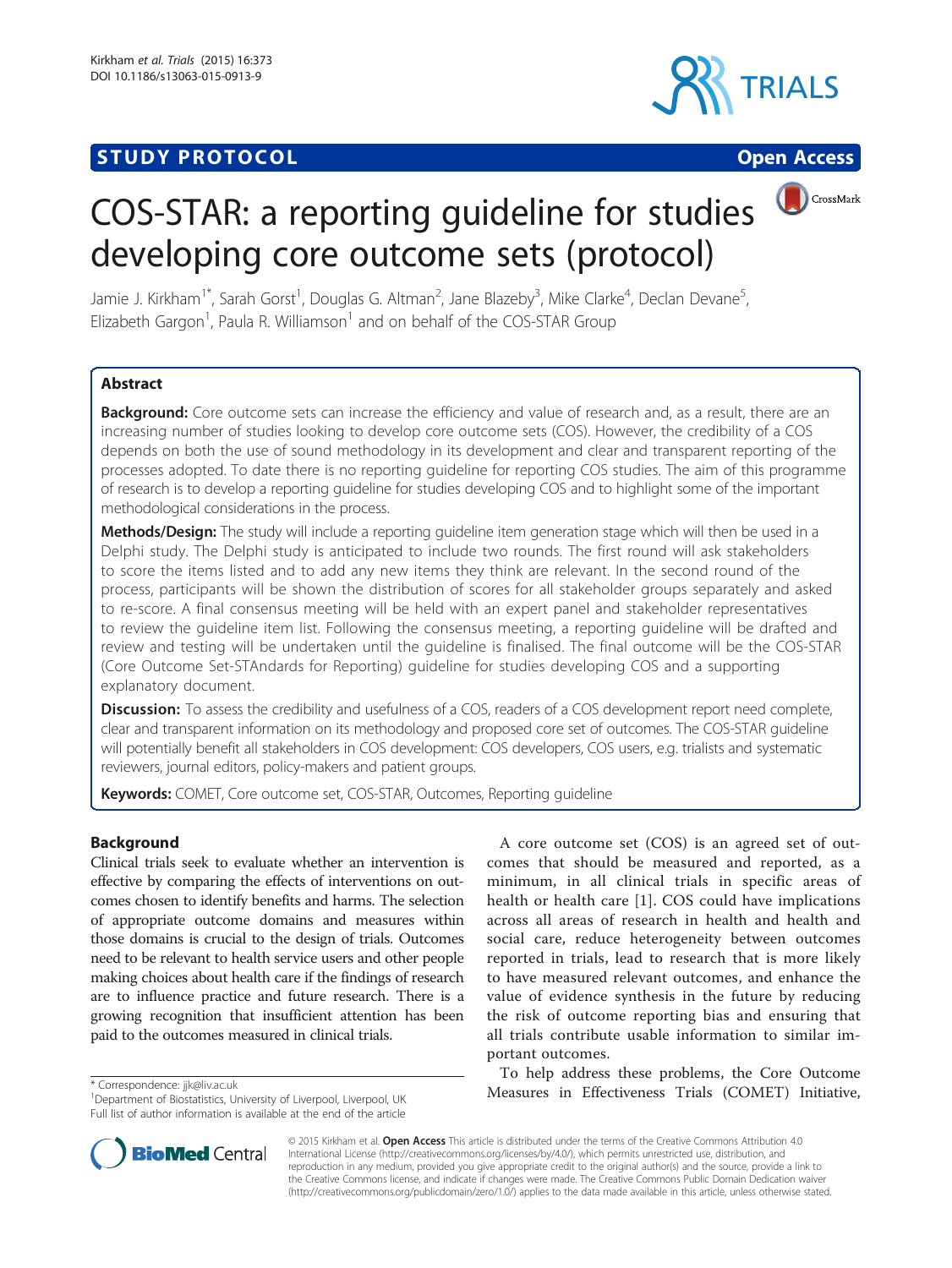[www.comet-initiative.org](http://www.comet-initiative.org/), was launched in 2010, and has four main objectives:

- 1. To raise awareness of current problems with outcomes in clinical trials.
- 2. To encourage COS development and uptake.
- 3. To provide resources to allow practitioners to develop COS, e.g. the COMET database of existing and ongoing COS studies.
- 4. To encourage evidence-based COS development.

The COMET database currently contains 261 papers related to 207 published COS. The credibility of a COS depends on both the use of sound methodology in its development and clear and transparent reporting of the processes adopted. Although the issues that groups should consider when developing a COS have recently been described, to date there is no formal COS reporting guideline available [[2\]](#page-4-0).

The aim of this research project is to develop a guideline (COS-STAR, Core Outcome Set-STAndards for Reporting) for the reporting of studies developing COS and an explanatory document using the approach proposed by EQUATOR (Enhancing the QUAlity and Transparency Of health Research) [[3](#page-5-0)].

# An explanation of the terms used in this proposal Steering Committee membership

The five-member panel Paula Williamson (Director of the MRC North West Hub for Trials Methodology Research), Doug Altman (Executive of the CONSORT Group and Chair of the EQUATOR Network), Jane Blazeby (Director of the MRC ConDuCT-II Hubs for Trials Methodology Research (HTMR)), Mike Clarke (Director of the MRC All-Ireland HTMR) and Elizabeth Gargon (Project Coordinator for the COMET Initiative) form the COMET Management Group (COMET MG).

For the purposes of the COS reporting guideline development project two additional members will join the research team: Jamie Kirkham (Co-Lead Hub for Trials Methodology Research Outcomes Working Group), Sarah Gorst (researcher into core outcome sets) and Declan Devane (Director, Trials Methodology Research Network, Ireland). The 8 team members combined make up the Steering Committee.

# Expert panel

An expert panel of five members has been convened to review and guide the Steering Committee at each stage of the project. Members of this panel include Peter Tugwell (OMERACT (Outcome Measures in Rheumatology) Executive Committee), Rosalind Raine (Director of National Institute for Health Research (NIHR) Collaboration for Leadership in Applied Health Research and Care (CLAHRC)), David Moher (author of reporting guidelines), Jochen Schmitt (Harmonising Outcome Measures for Eczema (HOME) Initiative) and Sean Tunis (Director of the Centre for Medical Technology Policy).

#### Delphi participants

Participants in the Delphi survey.

# Consensus meeting participants

Participants attending the consensus meeting.

## Methods/Design

The development of the COS guideline will be undertaken in five stages:

- 1. Establish a preliminary checklist of reporting items to be considered for inclusion in the COS reporting guideline (Stage 1).
- 2. Conduct a Delphi survey to gain consensus opinion on reporting items to be considered within a standardised reporting guideline for COS development studies (Stage 2).
- 3. Hold a consensus meeting to identify the main items to be included in the definitive reporting guideline for COS development studies (Stage 3).
- 4. Develop a high-quality reporting guideline and a detailed explanatory document (Stage 4).
- 5. Post-development activities: pilot-testing and dissemination (Stage 5).

The role of the Steering Committee will be to:

- 1. Review and finalise the proposed research protocol.
- 2. Identify the preliminary checklist of reporting items.
- 3. Monitor and review the results of each round of the Delphi.
- 4. Attend and help facilitate the consensus meeting.
- 5. Review, finalise and contribute to the publication and dissemination of the reporting guideline and the explanatory document.

#### Stage 1

#### Preliminary checklist of reporting items

Based on previous discussions among the COMET MG, a published preliminary checklist of items that groups should consider when reporting the development of a COS already exists [\[2](#page-4-0), [4](#page-5-0)]. Through discussion and personal experience with COS development, the Steering Group members will supplement this list with any additional items thought to be important. The Steering Group will approve this extended list as the initial list of reporting items for COS developers.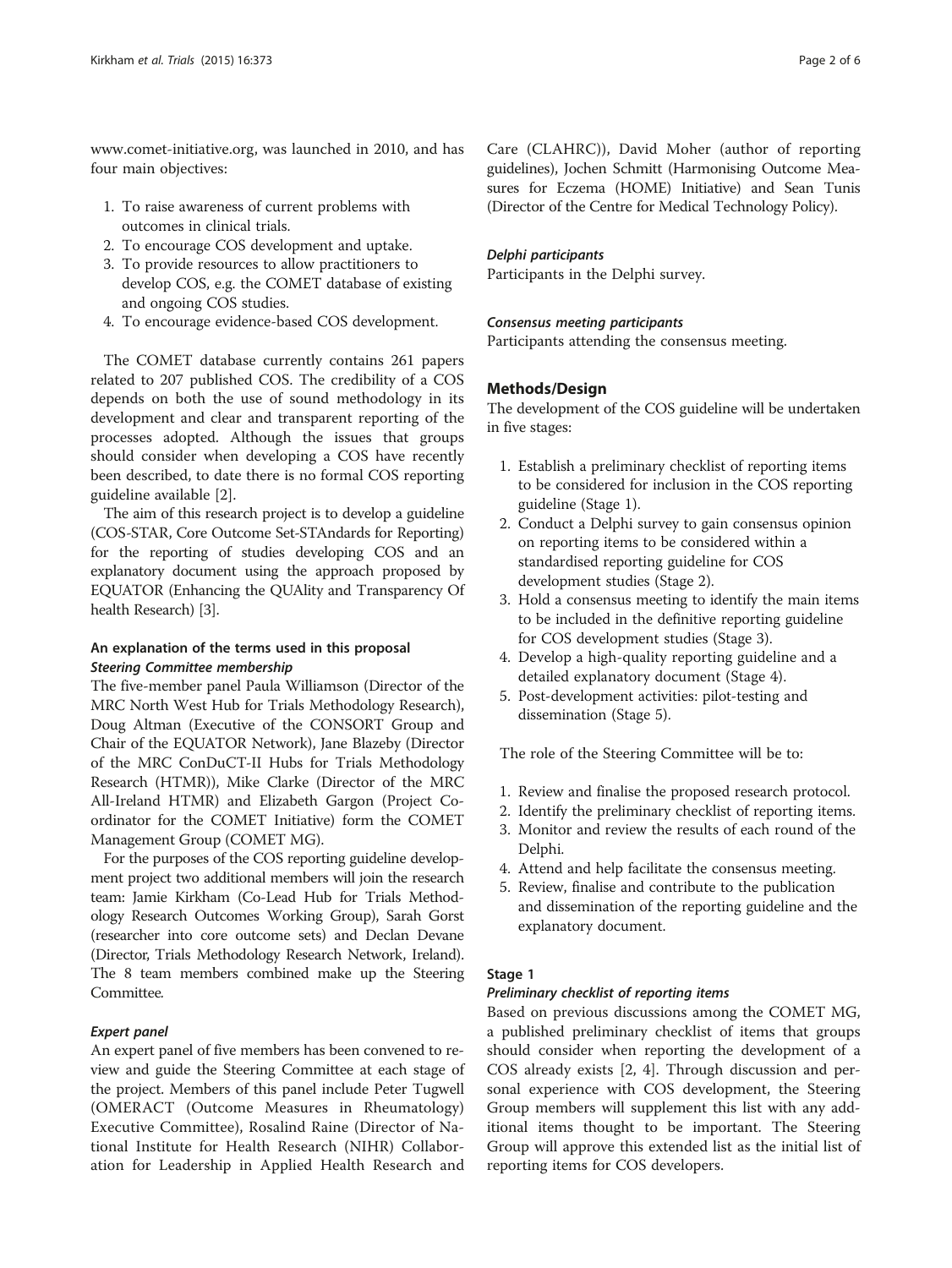# Stage 2 Delphi survey

## Design

The Delphi process will consist of two rounds of electronic-based questionnaire, response and feedback. The first-round survey will include scoring of reporting guideline items informed by the preliminary checklist from Stage 1 and invite additional items not included in the preliminary list. A second round will then be undertaken providing feedback from the previous round and inviting further response from participants. Any additional reporting items identified by participants in Round 1 will be included for consideration in the second round of the Delphi process.

#### Participants

Four particular stakeholder groups will be invited to participate. Stakeholder groups were chosen to encompass all aspects of COS development. Firstly those that develop COS (COS developers), those that publish the COS articles (editors), users of COS (trialists, systematic reviewers and clinical guideline developers) and, finally, a patient group.

- (i) COS developers (those who have been involved in at least 1 published COS, both clinical and methodological leads) (approximately 200 lead investigators from the COMET database, 16 February 2015)
- (ii) Editors of journals:
	- a. Journal editors where COS studies have been published (approximately 250 unique journals from COMET database, 16 February 2015)
	- b. CROWN (CoRe Outcomes in WomeN's health) journal editors (approximately 70 journals, 10 March 2015)
- (iii) COS users:
	- a. Trialists principal investigators or co-investigators of open phase III/IV trials registered on Clinical Trial.gov (an approximate 20 % random sample from 8449 registered trials, last verified April 2015)
	- b. Systematic reviewers: Cochrane Review Group co-ordinating editors (76 co-ordinating editors from 53 review groups)
	- c. Clinical guideline developers (e.g. NICE (National Institute for Health and Care Excellence) (currently nearly 100 organisations listed on the Guidelines International Network website, [http://www.gin2015.net/about/,](http://www.gin2015.net/about/) 10 March 2015)
- (iv) Patient facilitators of patient and public involvement (PPI) workshops and members of the COMET Public and Patient Participation, Involvement and

Engagement (PoPPIE) Working Group (approximately 30 members)

The expert panel members have experience in many of these roles and will also be invited to take part in the Delphi exercise.

#### Recruitment process

Participants will be sent a personalised Email outlining the project, and will be asked to complete Round 1 of the Delphi exercise within 3 weeks. Contact authors from the COS developers stakeholder group will be asked to forward the Delphi survey onto their coauthors. This snowballing technique will ensure that we obtain the opinions of both clinical and methodological experts in COS development. A reminder Email will be sent at the end of week 2 to prompt completion of the survey. Participation into the survey is optional and informed consent will be assumed if a participant responds to the survey.

All participants will be allocated a unique identification number to allow the identification of individual responses in both rounds of the Delphi exercise. Demographic data regarding the participant's profession, previous involvement with COS development and reporting guideline development will be collected. Participants will be invited to provide their name and consent to be acknowledged as a member of the Delphi panel in the publication arising from this research. All participants who complete the first round of the Delphi will be invited to participate in the second.

## Delphi scoring

Participants will be asked to score each of the reporting guideline items listed using a scale of 1 to 9, with 1 to 3 labelled 'not important for inclusion in the guideline', 4 to 6 labelled 'important but not critical for inclusion in the guideline' and 7 to 9 labelled 'critical for inclusion into the guideline' [\[5](#page-5-0)]. Participants will also be allowed to score 'unsure' if they are unable to offer an opinion as to whether the reporting guideline item is important or not.

#### Software

The Delphi process will be conducted using an electronic bespoke survey format which has been previously developed by the COMET Initiative for use in COS development projects.

#### Delphi Round 1

Reporting guideline items will be presented in chronological order to reflect the stage and topic of the reporting items (e.g. title, abstract, introduction, methods, results, discussion and editorial independence) [\[2\]](#page-4-0). Participants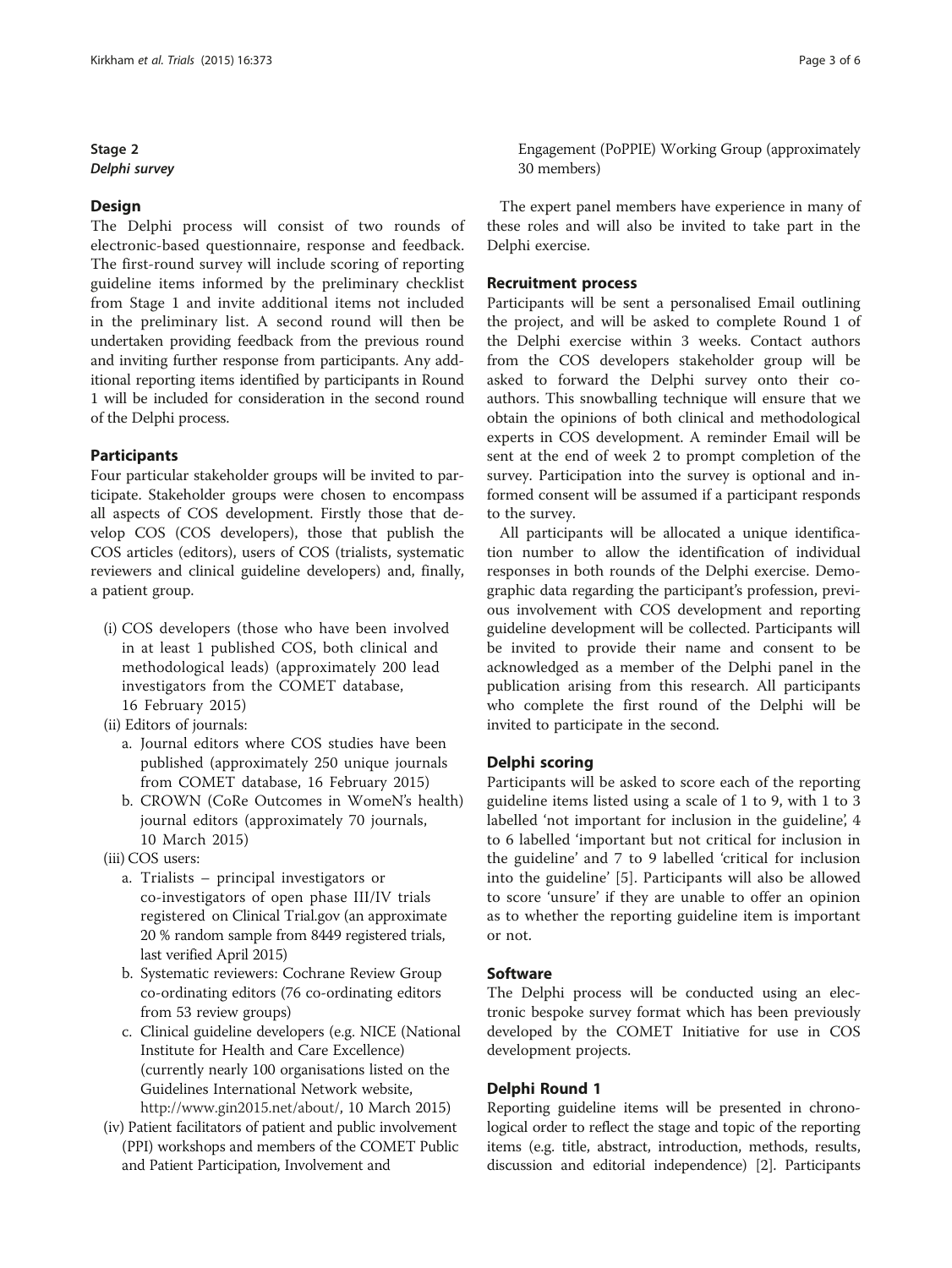will be asked to score each item. After completing the rating exercise, participants will have the opportunity to add any other items that they believe should be added when reporting studies developing COS.

#### First round analysis

Additional guideline reporting items listed by participants will be reviewed by the research team to ensure they represent a new item. For each item, the number of participants who have scored the item and the distribution of scores will be summarised. All items will be carried forward to Round 2.

The participant response rate will be calculated as the total number of respondents who completed the survey as a percentage of those to whom an Email invitation was sent. The number of participants that accessed the survey but did not complete it will also be monitored.

#### Delphi Round 2

In Round 2, each participant who participated in Round 1 will be shown the number of respondents and distribution of scores for each item, for all stakeholder groups separately with their own score from Round 1. They will be asked to consider the responses from other Delphi participants, and to re-score the item. In addition, if a participant changed their score from not critical (<7 in Round 1) to critical in Round 2 (7 or more) or from critical in Round 1 to not critical in Round 2, they will be asked to provide the reason for this change.

#### Second round analysis

For each item, the number of participants who have scored it and the distribution of scores will be summarised. The number of participants completing Round 2 will be documented and the potential for attrition bias will be assessed by comparing the participant scores for those who completed both rounds with those who completed Round 1 only. We will also examine changes in participant scores between rounds and summarise the reasons given for these changes.

#### Consensus definition

Consensus will be defined 'a priori', as previously recommended [[4\]](#page-5-0). Guideline reporting items will be prioritised if they gain the support from at least 70 % of participants scoring 'critical', i.e. score 7 to 9.

#### Statistical considerations

The approximate sample sizes listed in the participation section above are sufficiently large to yield a meaningful statistical analysis even after non-responses/attrition is taken into consideration. Given the design, in which results from each stakeholder group will be summarised separately, we will take the approach of trying to

maximise the information, within practical limitations. Efforts will be taken to maximise the response rate across stakeholder groups.

#### Stage 3

#### Consensus meeting

In addition to the Steering Committee and expert panel members, further representatives of the stakeholder groups included in the Delphi exercise will be invited to a 2-day face-to-face consensus meeting of approximately 20 people. The places available outside the Steering Committee and expert panel will be chosen such that all stakeholder groups are reasonably represented. The format of the consensus meeting will comprise a short study overview, a presentation containing a summary of the results of how each stakeholder group had scored each reporting guideline item (from Stage 2), and the number of stakeholder groups who achieved consensus. Reporting guideline items that reached consensus from all stakeholder groups will be considered first in order to ratify those results. Each remaining item will then be considered in turn according to the number of stakeholder groups where consensus was achieved, i.e. the next batch of items to be considered will be those that reached consensus in all but one stakeholder group. All consensus meeting participants will be given an opportunity to discuss each item (if they wish). Discussion of each reporting item will then be followed by an anonymous scoring method by those at the consensus meeting. The final detail of the agenda, structure and content of the meeting will be set by the Steering Committee based on a review of the responses from Delphi participants. Members of the Steering Committee will chair the relevant sessions as appropriate.

The main goal of the consensus meeting will be to identify the items that will be included in the reporting guideline for COS development studies. Similar to the Delphi stage, reporting guideline items will be considered as consensus in, if 70 % of the consensus meeting participants vote in favour of the item to be included in the guideline. The meeting will also agree on publication and dissemination strategies. The aim of this specific discussion will be to determine the best form of communication, methods of feedback (e.g. track changes), to provide a structure and work plan for writing of the draft guideline and methods for resolving disagreements. Following the consensus meeting, a written report on the outcome of the meeting will be circulated to the consensus meeting participants for comment.

#### Stage 4

# Development of reporting guideline and explanatory document

The purpose of the explanatory document is to provide the background, rationale and justification for the COS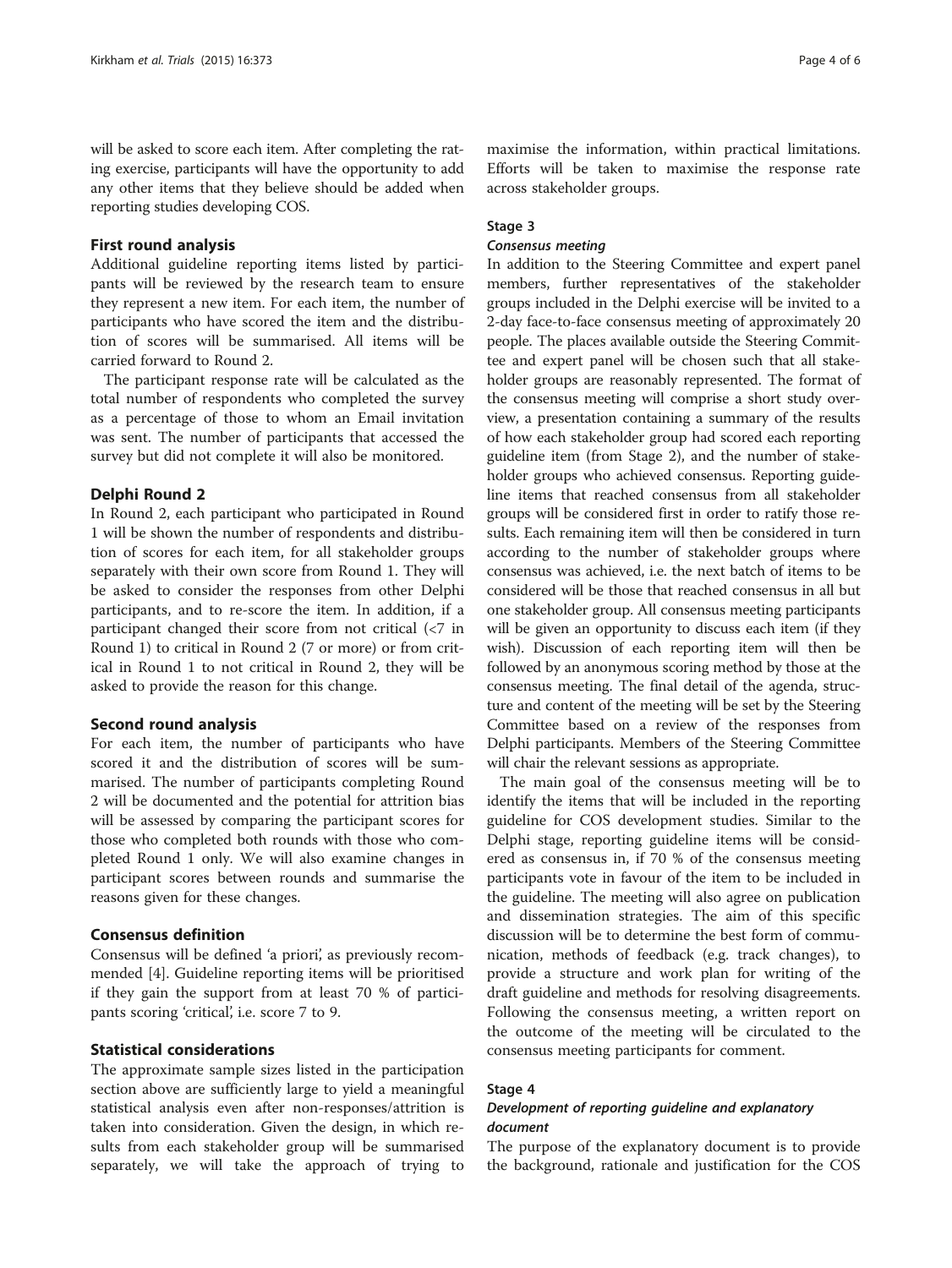#### <span id="page-4-0"></span>Procedure

Following the discussions on dissemination strategies with the consensus meeting participants (Stage 3), the Steering Committee will draft the initial guideline for reporting studies developing COS and the explanatory document. The basis of each reporting item will be described in the draft recommendations. This will include the origin of the item (Steering Committee or Delphi), the degree of the consensus achieved (Delphi and consensus meeting) and a brief rationale for inclusion supplemented with examples of good and bad reporting practices.

The draft document will be provided to the expert panel who will be given an opportunity to provide comment on the guideline and explanatory document. The COS guideline will undergo subsequent review and revisions by the research team and expert panel until a final draft is considered complete. Consideration will be made on the content, layout and wording of the document.

#### Stage 5

#### Pilot-testing of the reporting guideline

In the final stage, we will pilot-test the draft reporting guideline with both COS developers who are looking to write-up the findings to their ongoing COS project and those who have already published a COS project. The COMET database has identified 65 unpublished COS development projects. Lead authors will be invited to test the guideline as they write-up their COS study. More experienced COS developers would be asked to review the guideline against their published report to see if the guideline items make sense and would have improved their reporting. Their feedback on the content, format, and usefulness of the guideline will be obtained through an anonymous survey and incorporated into the final COS reporting guideline.

#### Ethics

The University of Liverpool Ethics Committee has been consulted and confirmed Ethical approval for this study (Reference RETH000841).

## Publication plan

- Publication 1: Study protocol
- Publication 2: COS reporting guideline statement
- Publication 3: COS reporting guideline explanatory document

#### **Discussion**

There is currently no guideline for the reporting of studies developing COS that has been developed using a widely-accepted robust methodology. With the increasing number of COS being developed, this guideline will not only improve the transparency of reporting of studies that are developing COS but will also highlight some of the important methodological considerations. The guideline will potentially benefit all stakeholders in COS development: COS developers, COS users, e.g. trialists and systematic reviewers, journal editors, policy- makers and patient groups. As of August 2015, the preliminary checklist of reporting items has been drawn up and approved by the Steering Group (Stage 1). The Delphi system has also been developed and participant lists have been put together for each stakeholder group. Currently the Delphi is live and is receiving responses for Round 1.

#### Abbreviations

CLAHRC: Collaboration for Leadership in Applied Health Research and Care; COMET: Core Outcome Measures in Effectiveness Trials; COS: core outcome set; COS-STAR: Core Outcome Set-STAndards for Reporting; CROWN: CoRe Outcomes in WomeN's health; EQUATOR: Enhancing the QUAlity and Transparency Of health Research; HOME: Harmonising Outcome Measures for Eczema; HTMR: Hubs for Trials Methodology Research; NIHR: National Institute for Health Research; OMERACT: Outcome Measures in Rheumatology; PoPPIE: Public and Patient Participation, Involvement and Engagement; PPI: patient and public involvement.

#### Competing interests

PRW, MC, DGA, EG and JB are members of the COMET Management Group. DGA is also Director or the UK EQUATOR Centre. JJK, DD and SG declare no competing interests.

#### Authors' contributions

PRW conceived the idea for the project. All authors provided suggestions and contributed to the design of the study (DGA, JB, MC, DD, EG, SG, JJK, PRW). JJK prepared the initial manuscript. All authors were involved in revising and approving the final manuscript (DGA, JB, MC, DD, EG, SG, JJK, PRW).

#### Acknowledgments

The authors would like to acknowledge Dr David Moher, Professor Rosalind Raine, Professor Jochen Schmitt, Professor Peter Tugwell and Dr Sean Tunis for agreeing to be expert panel members for this project. Funding for the consensus meeting will be supported by the MRC Network of Hubs for Trials Methodology Research (MR/L004933/1-R55).

#### Author details

<sup>1</sup>Department of Biostatistics, University of Liverpool, Liverpool, UK. <sup>2</sup>Centre for Statistics in Medicine, University of Oxford, Oxford, UK. <sup>3</sup>School of Social & Community Medicine, University of Bristol, Bristol, UK. <sup>4</sup>Centre for Public Health, Queen's University Belfast, Belfast, UK. <sup>5</sup>National University of Ireland Galway & West Northwest Hospitals Group, Galway, Ireland.

#### Received: 27 March 2015 Accepted: 17 August 2015 Published online: 22 August 2015

#### References

- 1. Williamson PR, Altman DG, Blazeby JM, Clarke M, Gargon E. Driving up the quality and relevance of research through the use of agreed core outcomes. J Health Serv Res Policy. 2012;17:1–2. doi:[10.1258/jhsrp.2011.011131.](http://dx.doi.org/10.1258/jhsrp.2011.011131)
- 2. Williamson PR, Altman DG, Blazeby JM, Clarke M, Devane D, et al. Developing core outcome sets for clinical trials: issues to consider. Trials. 2012;13:132. doi[:10.1186/1745-6215-13-132](http://dx.doi.org/10.1186/1745-6215-13-132).